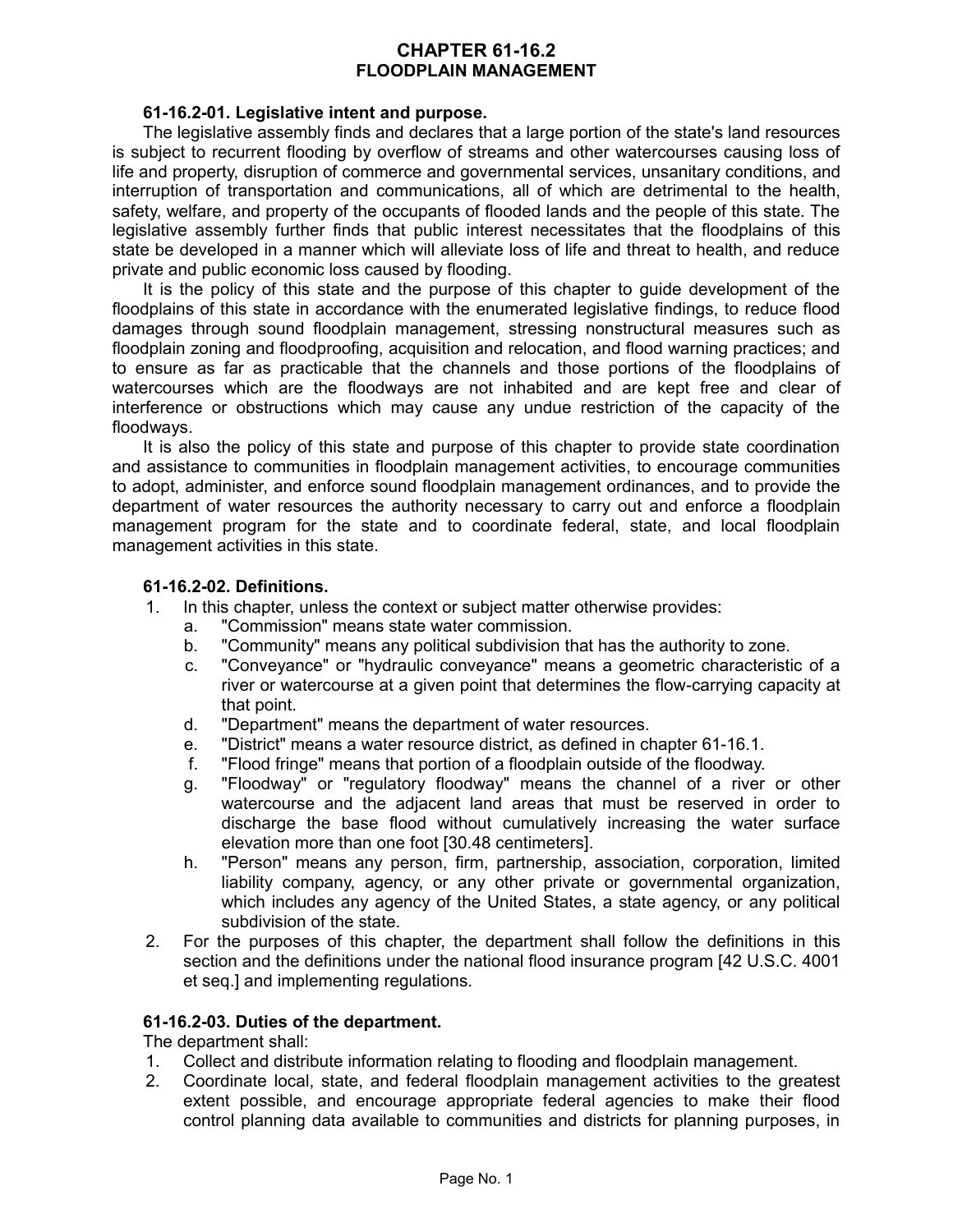order to allow adequate local participation in the planning process and in the selection of desirable alternatives.

- 3. Assist communities and districts in their floodplain management activities within the limits of available appropriations and personnel in cooperation with the division of homeland security.
- 4. Do all other things, within lawful authority, which are necessary or desirable to manage the floodplains for uses compatible with the preservation of the capacity of the floodplain to carry and discharge the base flood. In cooperation with communities and districts, the department shall conduct, whenever possible, periodic inspections to determine the effectiveness of local floodplain management programs, including an evaluation of the enforcement of and compliance with local floodplain management ordinances.

### **61-16.2-04. Delineation of floodplains and floodways.**

The department shall assist communities in preparing and obtaining data and other necessary information for the delineation of floodplains and floodways. When the department determines sufficient technical information is available for the delineation of floodplains and floodways on a watercourse or lake, the department shall consult with the appropriate district and each affected community. The department, the affected community, and the appropriate district shall consider flooding experiences, plans to avoid potential hazards, estimates of economic impacts of flooding on the community, both historical and prospective, and other data as the district and community may consider appropriate. Upon obtaining and developing the necessary information for delineation of the floodplain and floodway, the department and the affected community shall notify the appropriate federal agency and request that the information be used to delineate the floodplain and floodway under the national flood insurance program [42 U.S.C. 4001 et seq.]. The regulatory floodway must be able to carry the waters of the base flood without cumulatively increasing the water surface elevation of the base flood more than one foot [30.48 centimeters] at any point.

### **61-16.2-05. Floodplain management ordinances.**

- 1. Each community shall submit the floodplain management ordinances adopted under the national flood insurance program [42 U.S.C. 4001 et seq.] to the department for review.
- 2. If the department determines there is a failure by a community to comply with the intent, purposes, and provisions of this chapter and the minimum ordinances adopted under the national flood insurance program [42 U.S.C. 4001 et seq.], the department shall notify the appropriate federal agency and the community of those findings. The department also shall notify the community of the state and federal penalties for such noncompliance and shall work with the community until such time as the department determines the community will comply or is complying.

#### **61-16.2-06. Permissible floodway uses.**

Upon delineation of the floodway under the national flood insurance program [42 U.S.C. 4001 et seq.], uses shall be permitted within the floodway to the extent that they do not result in any increase in flood levels during the occurrence of the base flood discharge. Any exception to the national flood insurance program [42 U.S.C. 4001 et seq.] in implementing regulations granted by the appropriate federal agency to a community participating in the national flood insurance program is an approved exception pursuant to this section.

# **61-16.2-07. Prohibited uses within floodway.**

Repealed by S.L. 1983, ch. 682, § 1.

#### **61-16.2-08. Community standards - Permissible uses within flood fringe.**

1. Upon delineation of the floodplain or floodway under the national flood insurance program [42 U.S.C. 4001 et seq.], the following uses must be permitted within the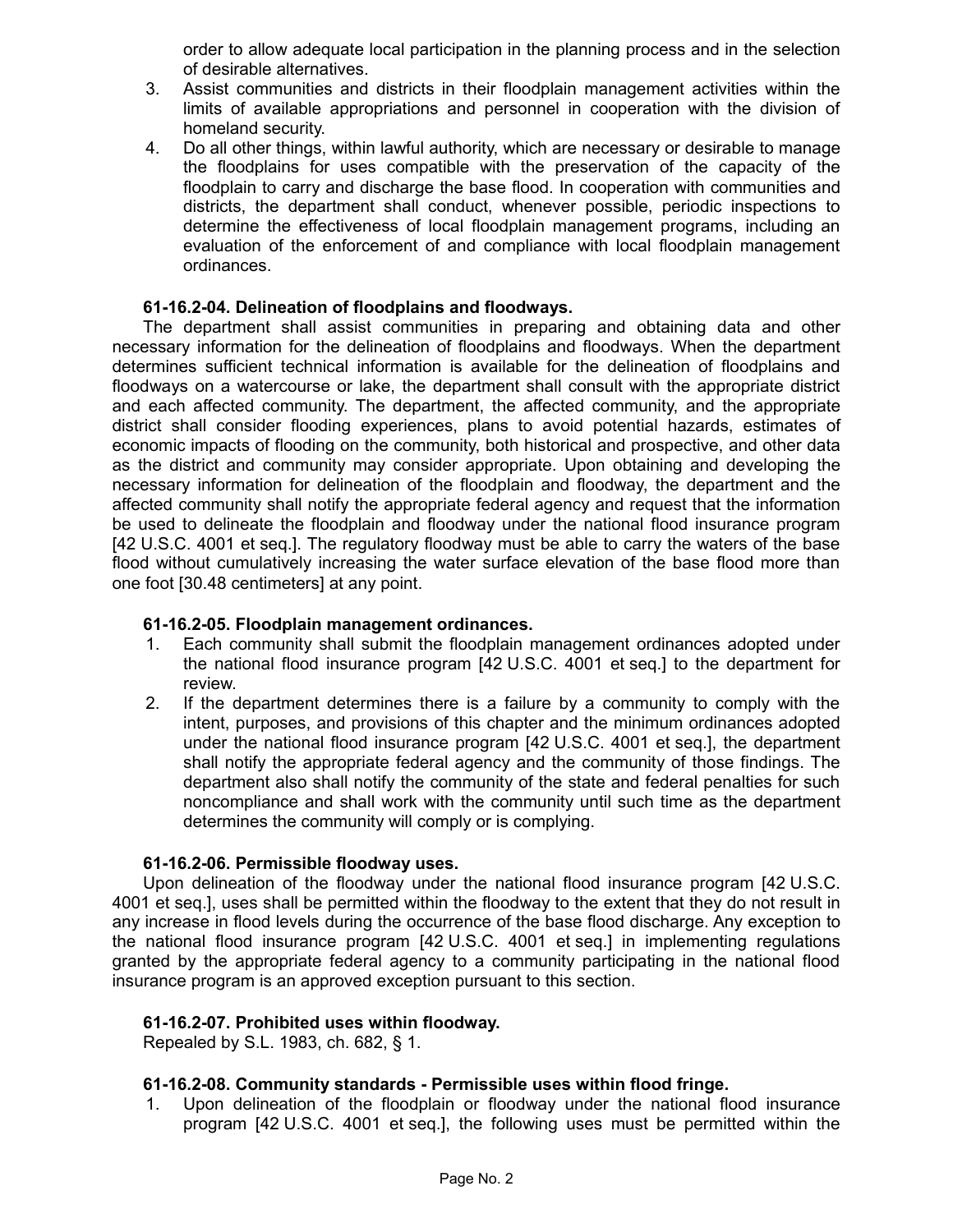flood fringe to the extent the uses are not prohibited by any other ordinance, regulation, or statute:

- a. Any use permitted in the regulatory floodway pursuant to section 61-16.2-06.
- b. Structures, including residential and nonresidential structures; provided:
	- (1) Residential structures are constructed so the lowest floor, including basements, is elevated to at least one foot [30.48 centimeters] above the base flood elevation unless granted a residential basement floodproof exception under the national flood insurance program.
	- (2) Nonresidential structures either are constructed as specified in subdivision a and elevated to at least one foot [30.48 centimeters] above the base flood elevation or are floodproofed adequately up to an elevation no lower than two feet [.61 meter] above the base flood elevation. The floodproofing must be in accordance with the standards either adopted by the community under the national flood insurance program [42 U.S.C. 4001 et seq.] or under this chapter, whichever are more restrictive.
- 2. Any exception to this section must be approved by the regulatory authority as a variance, established in local floodplain development ordinances.
- 3. Any exception to the national flood insurance program [42 U.S.C. 4001 et seq.] in implementing regulations granted by the appropriate federal agency to a community participating in the national flood insurance program is an approved exception under this section.

# **61-16.2-09. Enforcement and penalties.**

- 1. It is unlawful for any person to establish any use that does not comply with this chapter within any floodplain without prior written approval of the affected community. Every use placed in the floodplain in violation of this chapter or a floodplain management ordinance adopted under or in compliance with the provisions of this chapter, or adopted under the national flood insurance program [42 U.S.C. 4001 et seq.], is a public nuisance, and the construction or installation of the use may be enjoined by an action brought by the department or the appropriate community. The department or community may obtain a court order directing the removal or elimination of the public nuisance, or authorizing the department or community to remove the public nuisance or cause the public nuisance to be removed, at the expense of the owner. A person who violates any of the provisions of this chapter is guilty of a class B misdemeanor.
- 2. Any community which fails to adopt or enforce floodplain management ordinances as required under the national flood insurance program [42 U.S.C. 4001 et seq.] by this chapter shall not be eligible to receive any flood disaster assistance, financial or otherwise, from this state pursuant to chapter 37-17.1 or any other state funds available under any other authority for flood relief.

# **61-16.2-10. Exceptions.**

This chapter shall not apply to the following actions or construction, as long as the flood-carrying capacity within the altered or relocated portion of any watercourse is maintained, and the cumulative effect of any such action or construction will not increase the water surface elevation of the base flood more than one foot [30.48 centimeters] at any point:

- 1. Ring dikes around individual farmsteads which are not constructed with tiebacks to existing roadways or dikes. For the purposes of this section, "ring dike" means an embankment constructed of earth or other suitable materials for purposes of enclosing a farmstead consisting of a farm dwelling and associated farm buildings.
- 2. Agricultural dikes along the Red River of the North and Bois de Sioux River which are constructed pursuant to and in accordance with any joint and cooperative agreements between North Dakota and Minnesota for the establishment of criteria for authorizing dikes and other flood control structures and measures on the Red River of the North and Bois de Sioux River.

Any exception to the national flood insurance program [42 U.S.C. 4001 et seq.] and implementing regulations granted by the appropriate federal agency to a community which is